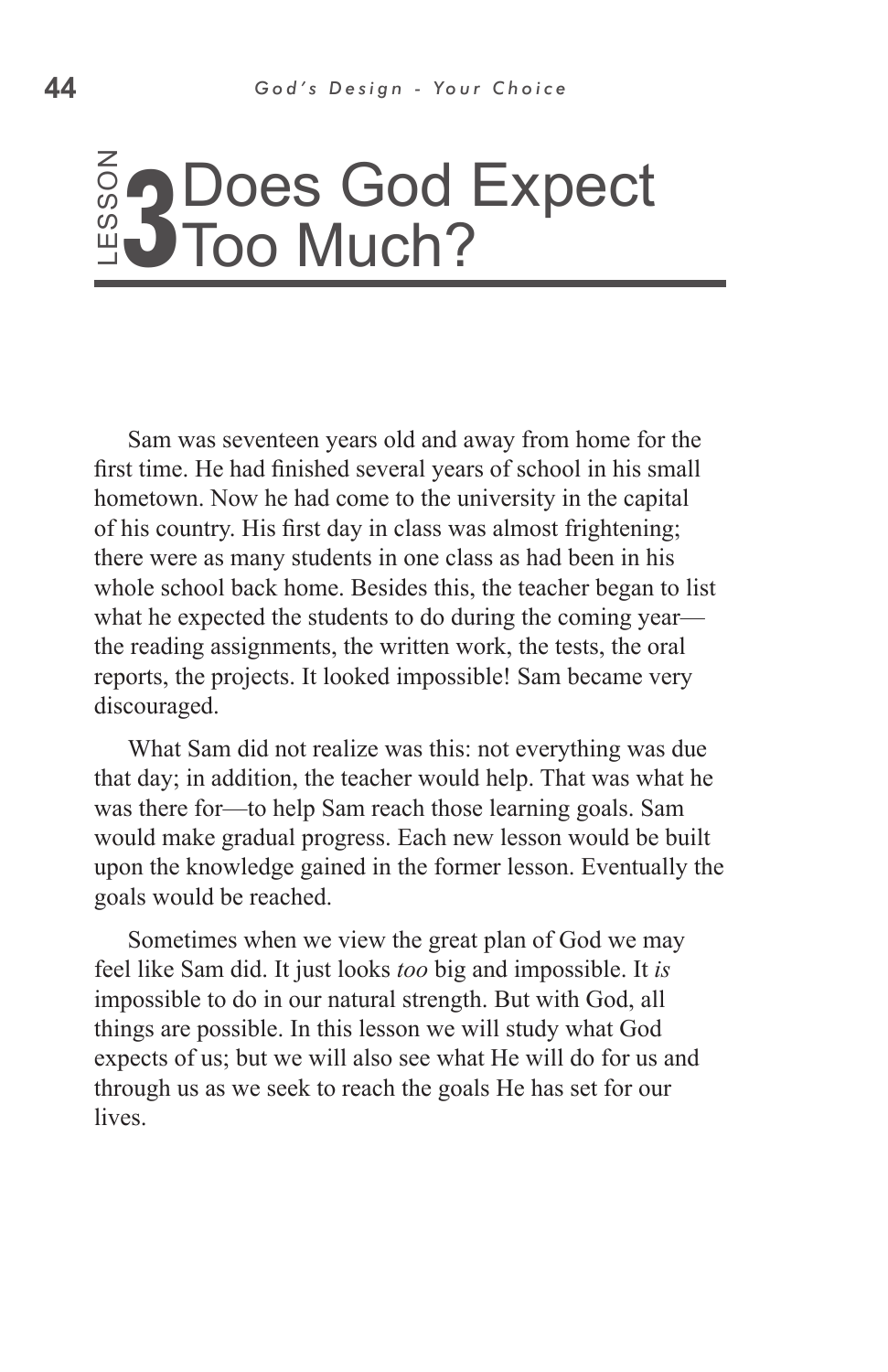## *The Plan*

- A. God Expects Great Things
- B. God Gives Powerful Help
- C. God Does Not Stop When We Fail

#### *The Goals*

- 1. State why we need God's help to reach the goals He has set for us.
- 2. Describe God's role and our part in our spiritual development.
- 3. Explain why we can be confident that our failures will not destroy God's design for us.

# **A. God Expects Great Things**

**Goal 1.** State why we need God's help to reach the goals He has set for us.

You have an exciting future as you cooperate with God in His plan. His design for you is good and it is eternal. Let us think together of some of the goals God has set for us that are part of His design. We will look especially at those goals that God wants all of us to reach. As God helps us to be successful in reaching these, He is able to accomplish His plan for our individual lives also.

#### **Transformation**

Romans 12:2 says that we are to be completely transformed. I think most people desire to be transformed. But instead they may change something only on the outside as they try to copy or imitate other people or some ideal. Is this all God plans for us? Does He want us to be just outward copies of someone else who may be good? It would not only be difficult to do this but maybe even impossible. And besides, what value would it have if we were to succeed? You have been thinking about how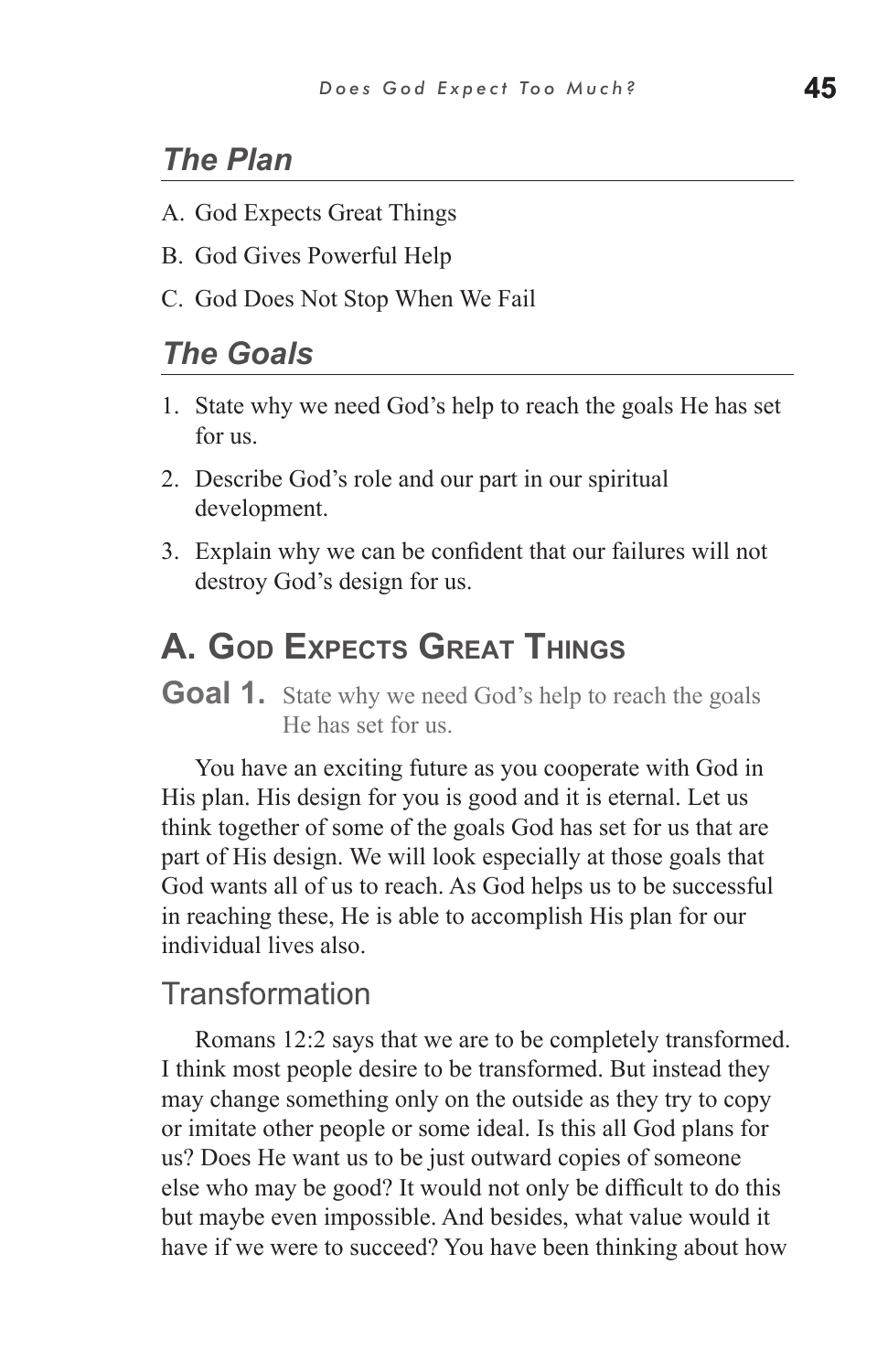big God's plan is; are we to be mere *copies*? The idea does not seem to fit.

Transformation is more than imitation or copying. Transformation is a key to the rest of God's plan. Without it, too much of what God plans for us is just out of reach.

The Pharisees only copied religious behavior; they had never been transformed. Notice how Jesus speaks about them in Matthew 15:7–8. It is no wonder that they could not love their enemies. We do not naturally love our enemies either, nor do we bless those who curse us. Looking at the "Sermon on the Mount" (Matthew 5–7) we see so many commands of Christ that are absolutely impossible . . . *unless* we are transformed. Maybe you have already confronted some of the "impossibilities" that God seems to expect of you.

# *Application*

**1** Certain behaviors are described in the Scripture verses referred to below (left side). Read each verse. Then match it to the kind of person described (right side).

- **a)** Matthew 5:40
- 1) A person who tries to copy
- **b)** Matthew 5:44 2) A person who is transformed
- **c)** Matthew 6:2
- **d)** Matthew 6:5
- **e)** Luke 6:36

#### **Obedience**

In the last lesson we thought about the fact that God expects obedience. When we desire to be obedient, and *He* desires us *to be* obedient, what could ever stop us? In fact, many things do.

. . .

Some commands in Scripture are active, that is, they command us to *do something*. Others are passive, that is, they command us to *allow something to be done to us* or to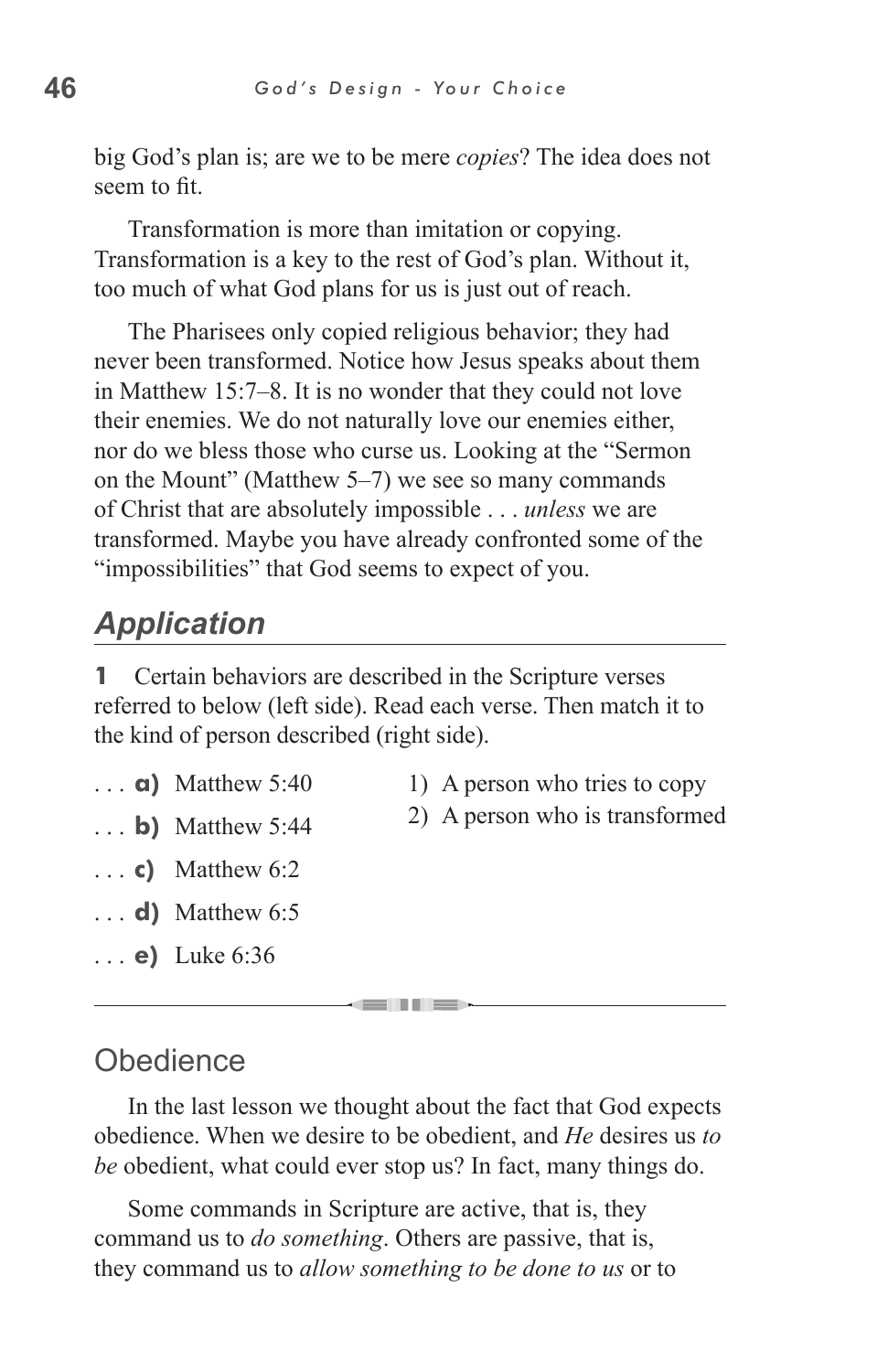experience something. It is impossible for us to obey the passive commands by ourselves. But the active commands are impossible to obey as well, for they ask us to do what goes against our natural desires.

Even after we have been transformed it is not always easy to do what is right. At the same time that we are making the effort to do right, to match the standard set by Jesus Christ, we also experience all sorts of other powers. These seem to lead us into wrong action or attitudes.

## *Application*

**2** Read Romans 7:21–23 and write an answer to the following questions in your notebook.

**STELL LIBER** 

- **a)** What conflict was the apostle Paul experiencing?
- **b)** What explanation did he give for this situation?

Paul did not create this law; he observed it working in himself. Simple obedience to what he knew was right and desired to do was frustrated by this "law."

#### Growth

Besides transformation and obedience, God expects growth. He does not want us to remain spiritual "babes" but to grow into "childhood" and finally to become "adults." As we grow we decide what is most important so we can make the right choices. This gives us stability. As we grow we not only learn more, but we also go from receiving to giving. We go from always learning to taking responsibility to teach. Yet now we are talking about taking the first steps in discovering God's plan; teaching others may look like one of those unreachable goals!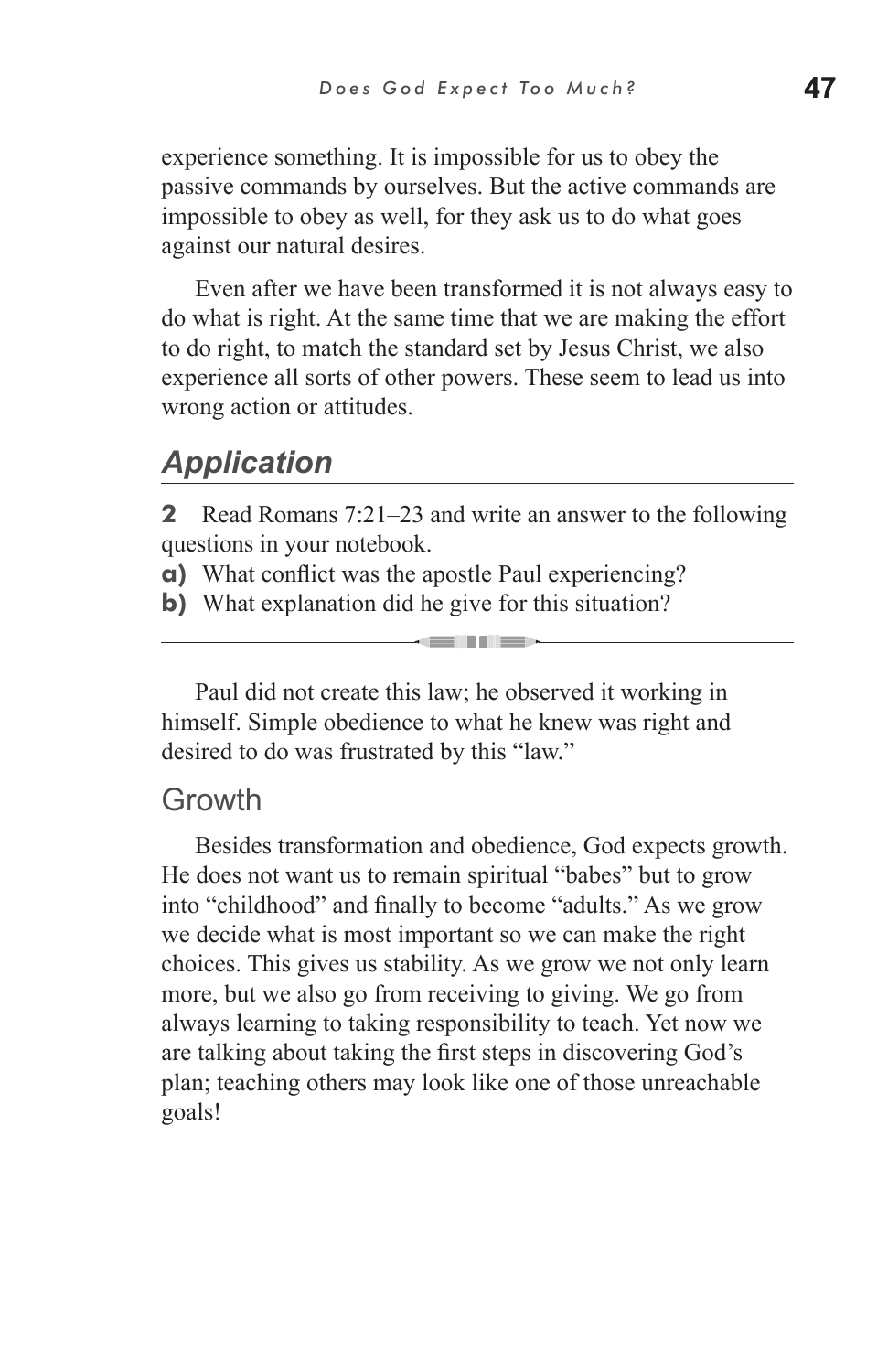# *Application*

**3** Read in Ephesians the verses referred to below. Circle the letter in front of each reference to a Scripture which describes the process of spiritual growth.

- **a)** 2:4–5
- **b)** 4:13–15
- **c)** 5:1–2

**4** One of the following statements is the best explanation of why we need God's help to do what He expects of us. Circle the letter in front of it.

- **a)** New believers cannot expect God to tell them what to do.
- **b**) We live in a world in which most people are opposed to doing God's will.
- **c)** Our natural desires do not lead us toward what God wants us to do.
- **d)** It is hard for us to really understand what God expects of us. **GENERAL MEDIA**

# **B. God Gives Powerful Help**

**Goal 2.** Describe God's role and our part in our spiritual development.

Does God expect too much? Will it be possible to satisfy Him? Will He help?

We have just mentioned some of the goals God has set for us. They are not really as different from each other as they appear to be. What they do is to show us the kind of work God wants to do in us from various points of view.

We have emphasized that in the design and plan of God these goals are fundamental and expected of all. What does God do to help us reach them? Let us take some that we have studied and see what God does to help us follow His plan.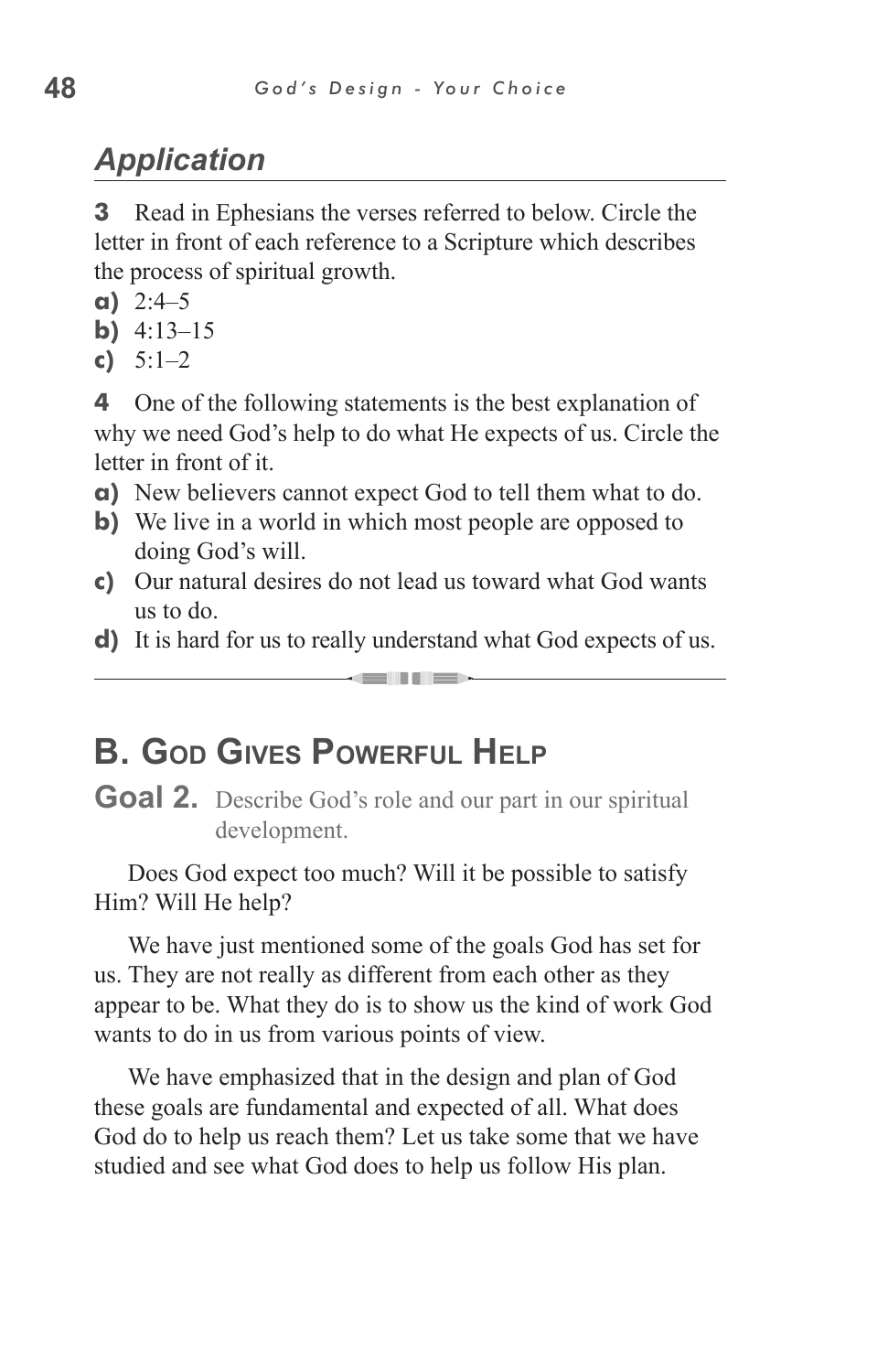# God Changes Us

One of the great mysteries of nature is how a caterpillar becomes a butterfly. A caterpillar appears to be related more to a worm than to anything else. It crawls and could not fly if it wanted to. How could it ever be thought of as beautiful? Yet in the structure of its life God has designed change. For while it starts out crawling, God's intention is for it to fly. How does this change happen?

It "dies" as a caterpillar when it goes into its cocoon in order that it will come out of it as a butterfly. *It does not learn to fly*. The caterpillar crawled by nature; the butterfly flies by nature. This transformation, called *metamorphosis*, is not the result of the caterpillar's effort to copy the butterfly. It is the result of inner change.

# *Application*

**5** Read in your Bible the Scriptures referred to below. Which one is the best description of the metamorphosis that a Christian experiences?

- **a)** Galatians 2:19–20
- **b)** Ephesians 1:9–10
- **c)** 2 Peter 1:10

The metamorphosis of the caterpillar illustrates what God is doing in us. Metamorphosis is the idea given in Romans 12:1–2 concerning the change that God expects. And notice—it can take place only when a new life principle is in us. As we have said, the caterpillar does not make an effort to change itself. The life God has put into it is what changes it into a butterfly. In a similar way we are changed as we yield to the Spirit whom God has placed in us.

# *Application*

**6** Read Romans 12:1–2 and write an answer to the following questions in your notebook.

- **a)** What two things are we asked to do?
- **b**) What are we to allow God to do?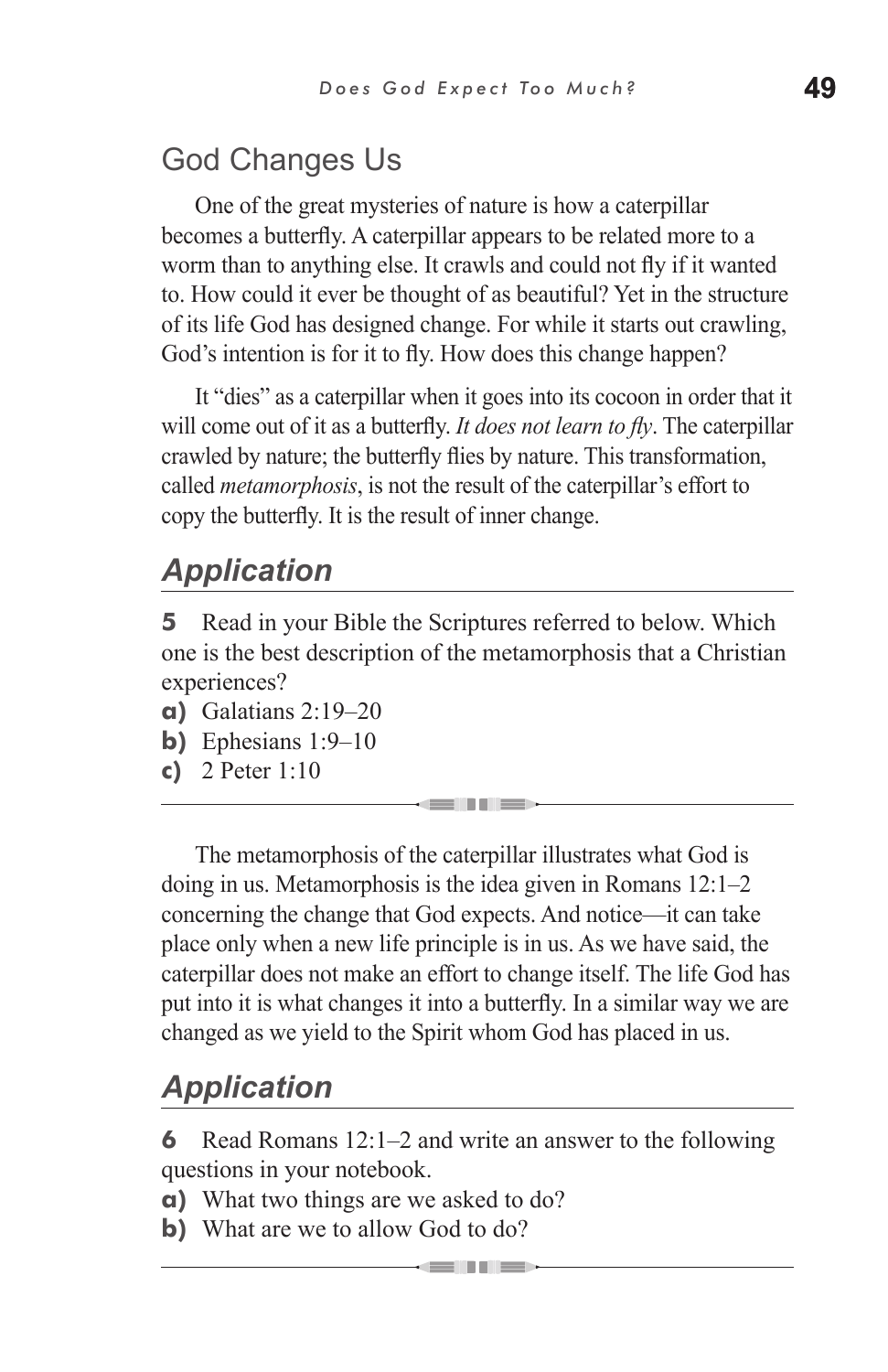## God's Power Works In Us

It is easy to see God's part in the "passive" commands when our task is that of cooperation. But what of those things that God tells *us* to do? Do we depend on our strength to accomplish them? In Ephesians 4:17–6:20, for example, we are told of many practical ways of expressing our Christianity, our Christlikeness. It would seem that these things at least are left for us to do. But even that would be expecting too much on our own strength.

In Ephesians 2:10 we read that God has made us, and that we have been created in Jesus Christ to do good deeds. These good deeds are the things named in Ephesians 4:17–6:20.

> Now to him who is able to do immeasurably more than all we ask or imagine, according to his power that is at work within us. (Ephesians 3:20)

Think about that. Our asking comes nowhere near the limit of His power and ability, and that power works *within us*.

We mentioned the "law" that worked in Paul (and has worked in each one of us). It prevented his perfect obedience. If this "law" is that strong, could it limit God's plan for us? Paul, at least at one point in his life, felt that this "law" effectively kept him from doing what he knew he should do. But the answer to this dilemma is given in Romans 8:14. The effect of the "law" that causes disobedience is canceled; there is "no condemnation" (Romans 8:1). Instead, the power of God works in us.

God *did* help by sending His Son; He *does* help by the power of the Holy Spirit. God's plan for you is not something He wants just you to do. Actually, it is what He wants to do *with* you and *through* you.

The Bible gives a key idea to help us understand the balance between our effort to work out God's design in our lives and the help we can rely on God to give.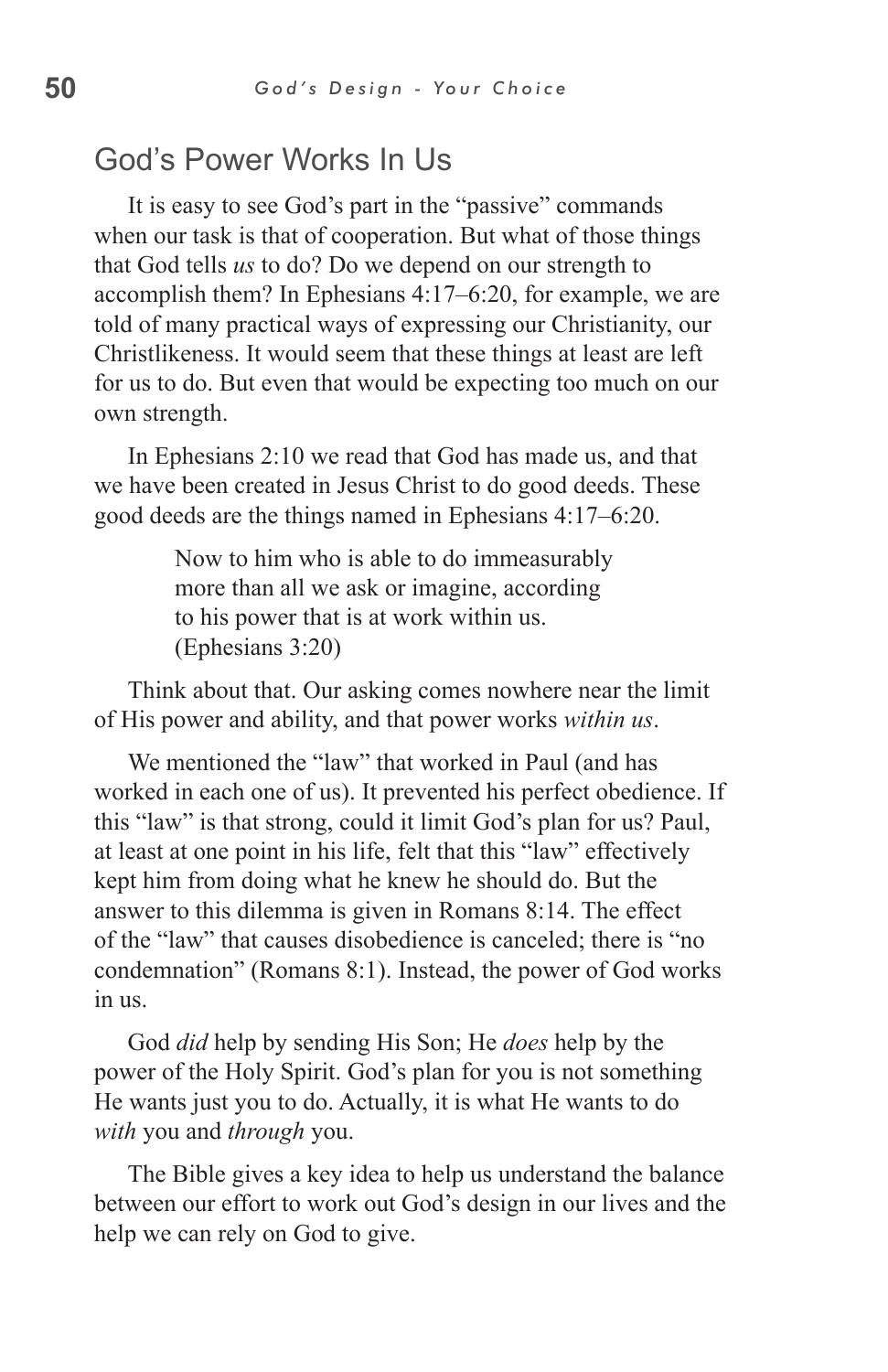Therefore, my dear friends, as you have always obeyed—not only in my presence, but now much more in my absence—continue to work out your salvation with fear and trembling, for it is God who works in you to will and to act according to his good purpose. (Philippians 2:12–13)

# *Application*

**7** Below are three statements about how we can reach the goals God has set for us. Circle the letter in front of the one that is the best description.

- **a)** We decide to turn away from following the world. As we do this, we transform our minds so that we can obey God. By trying hard we have success in reaching the goals.
- **b)** We offer ourselves to God and seek to obey Him. At the same time, God's power works in us to transform us. Together we move towards the goals He has set.
- **c)** God takes control of our minds and makes us willing to do what is right. Because the goals He has set are difficult, He does all the work in helping us to reach them.

**GENERAL MEDIAN** 

# **C. God Does Not Stop When We Fail**

**Goal 3.** Explain why we can be confident that our failures will not destroy God's design for us.

In understanding God's plan and following His direction there is one aspect that we do not like to face: sometimes we fail. Perhaps this happens because of ignorance or weakness. Sometimes even our motives are mixed. In spite of the "power that is at work within us" (Ephesians 3:20), in spite of the fact that God works in us (Philippians 2:13), we *still* fail.

God has an answer for sin—forgiveness, new birth. But if we fail after the new birth, then what? Does our failure change God's plan? Do we then settle for "second best"? Does God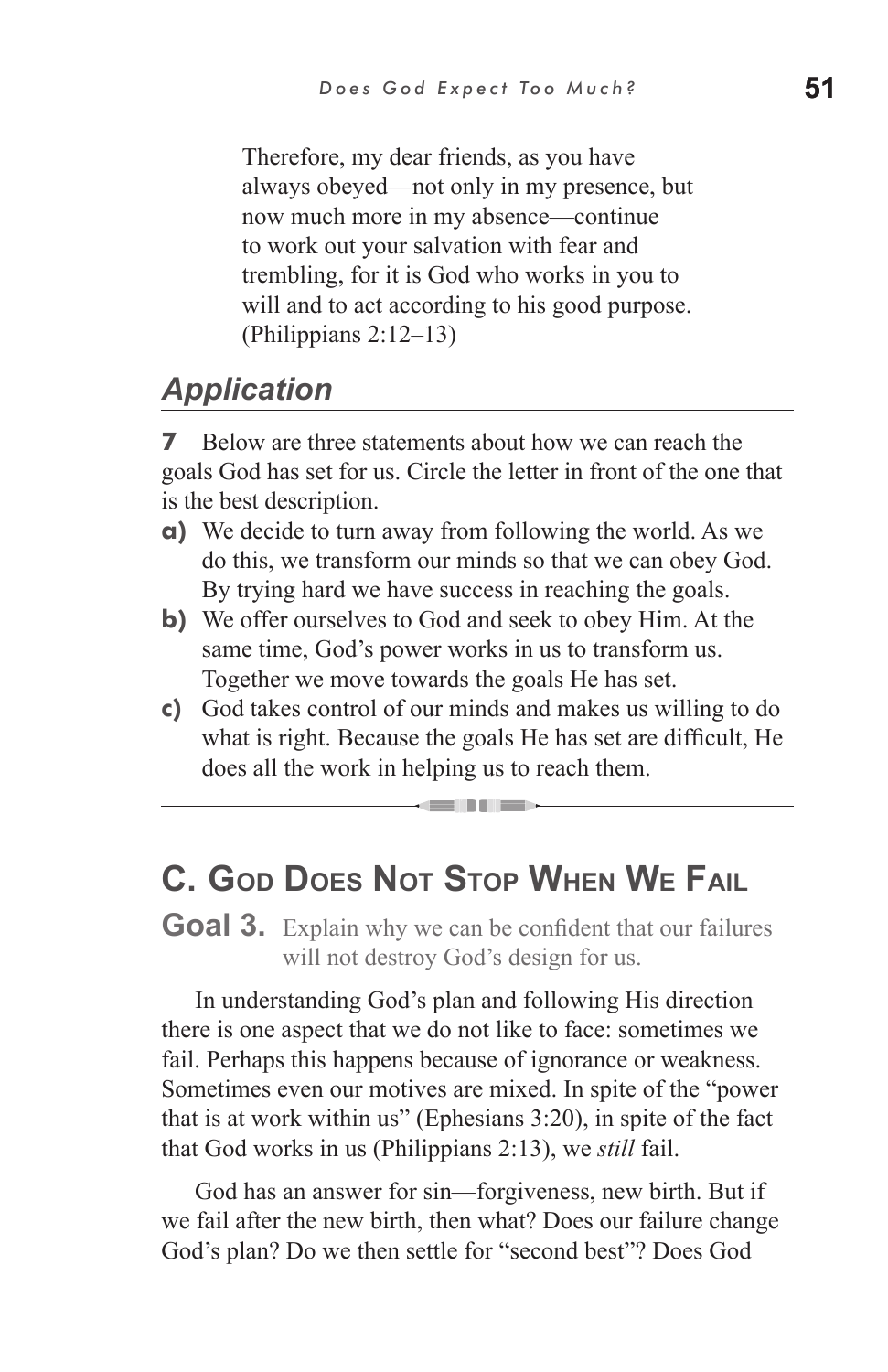have several designs for our lives in case we ruin one? Does our failure take Him by surprise? Does He then leave us to work out our own problems? Let us look at some facts that will help us understand failure—why we fail and how God responds to it. This will help us find answers to these questions.

#### Our Past Failures Affect Us

Much of our feeling and emotion is shaped by our own history. For example, if a special holiday is celebrated year after year, we will feel a certain way as that day approaches. Some holidays are days of feasting. Families and friends exchange gifts. Houses are decorated. There is joy and singing. As these holidays approach, memories of former celebrations return and these affect how we think.

Sometimes failure shapes our feelings in a similar way. We have a history of sin before Christ comes into our lives. When circumstances arise that are like those in which we have failed before, the memory of those failures comes back. Our feelings then make us think a certain way. Satan may use these memories and feelings to tempt us, and we may behave as we did before.

# *Application*

**8** Which of the following incidents is an example of how a person's history of failure can affect how he feels?

- **a)** Before Teresa became a believer she had friends who did not live right. To keep their friendship, Teresa did the things they did. Now that she is a believer, she no longer does those things. Her new friends encourage her to live right.
- **b**) Before Jesse became a believer he often became angry with people who opposed his ideas. Recently he has met a Christian brother who has disagreed with him. Jesse finds that he is beginning to have feelings of anger towards this **brother**

. . .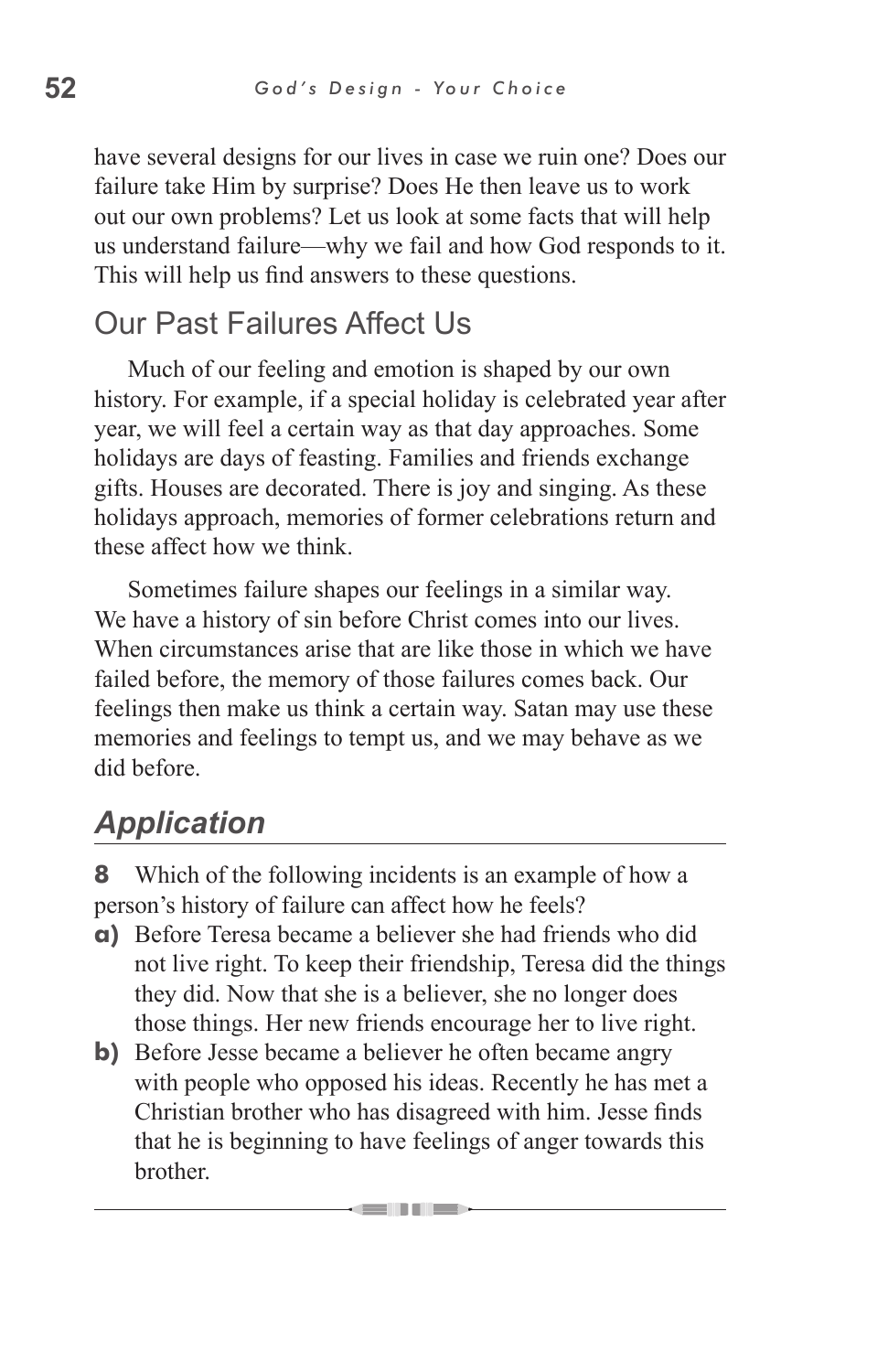So though we do not, in fact, *have* to sin after we are saved, at times we *do*. Our habits are not always right; certainly our environment is under the curse. We fail because we are still human, still tempted, still living in a fallen world, still growing, still being changed.

#### God Knows About Our Failures

All of our failures are known to God. It is important to realize that we never take Him by surprise. No circumstance in our life does; nothing that touches us does. Since our sin does not surprise God, we can be sure He has taken it all into account.

## *Application*

**9** At the end of Lesson 1 you were asked to meditate on Psalm 139. This psalm reassures us that God does know all about us. Read verses 2–4 and 11–16 again. Circle the letter of each TRUE statement below.

**a)** God's knowledge of us begins at our birth.

- **b**) Some of our thoughts are not known to God.
- **c)** All of our actions are known to God.

#### God's Grace Overcomes Our Failures

We have said that God knows about our failures. As we look at the fact of failure, what provisions do we have to give us confidence that God's grace will continue to work in our lives?

First, forgiveness is available; this is God's way of separating us from our sin. In 1 John 1:9 we read that God has promised to forgive us when we confess our sins to Him. God's plan for our lives is never based on our ability to be perfect, but on *His* knowledge and ability.

Second, God's power is available. All the power God used to bring you into salvation continues to be available after your salvation. God did not wait until after you were saved to determine what would be His plan for your life. Your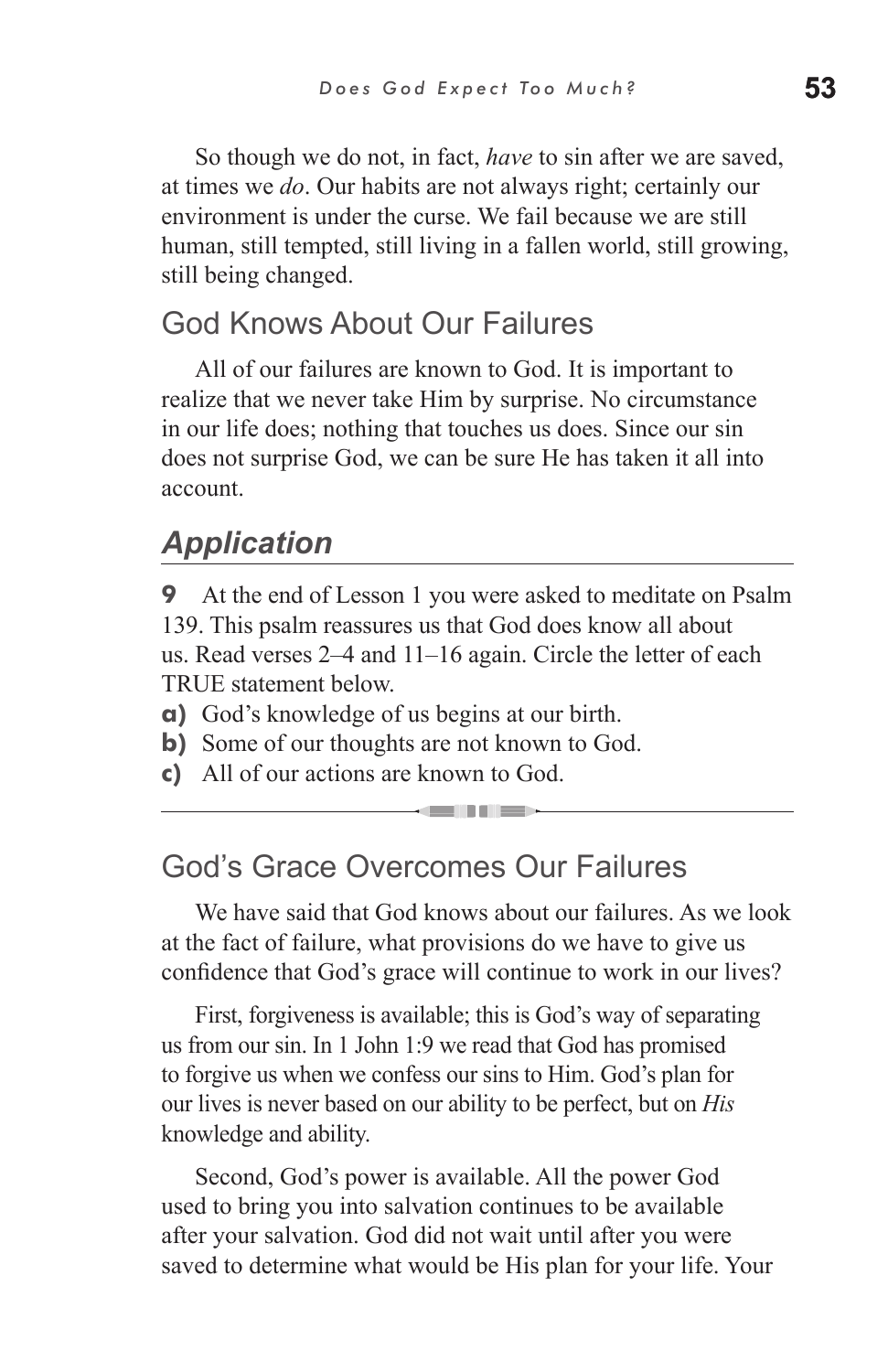experience of salvation marked the day of your choice, not His. As His child, you can be sure that His power is available to you now.

This power of God is effective. In 2 Corinthians 12:7–10 the apostle Paul described an experience he had. He "failed" to receive the deliverance he prayed for. But through this experience Paul learned a lesson that shows us how effective God's power is.

#### *Application*

**10** Read 2 Corinthians 12:7–10 and answer in your notebook the following questions.

- **a)** What did Paul learn about God's power through the experience he described?
- **b**) As a result of what he learned, what was Paul able to do? **Kanada**

Furthermore, God's power works beyond our failures. The real issue we often face when we confront failure is this: *Does failure mean I can have only God's "second best"? Have I ruined His perfect plan for me*?

God taught the prophet Jeremiah a lesson that helps us deal with this issue. After seeing the failure of the nation of Israel, Jeremiah was sent to a potter's house (Jeremiah 18:1–10). He watched the potter take the clay and shape it. But in the middle of shaping, a "failure" was found in the clay. Instead of throwing the clay away or making a flawed vessel, the potter reshaped the clay into a vessel that was perfect.

Jeremiah began to understand how God regarded the failure of Israel. God did not want to throw them away but to reshape them.

In God's knowledge, your imperfections are known as well as your perfections. God will *still* make you into the vessel that pleases Him. The ingredient He looks for in the clay of your life is "Christ in you" (Colossians 1:27). Failure, even sin, does not change the fact that Christ lives in you.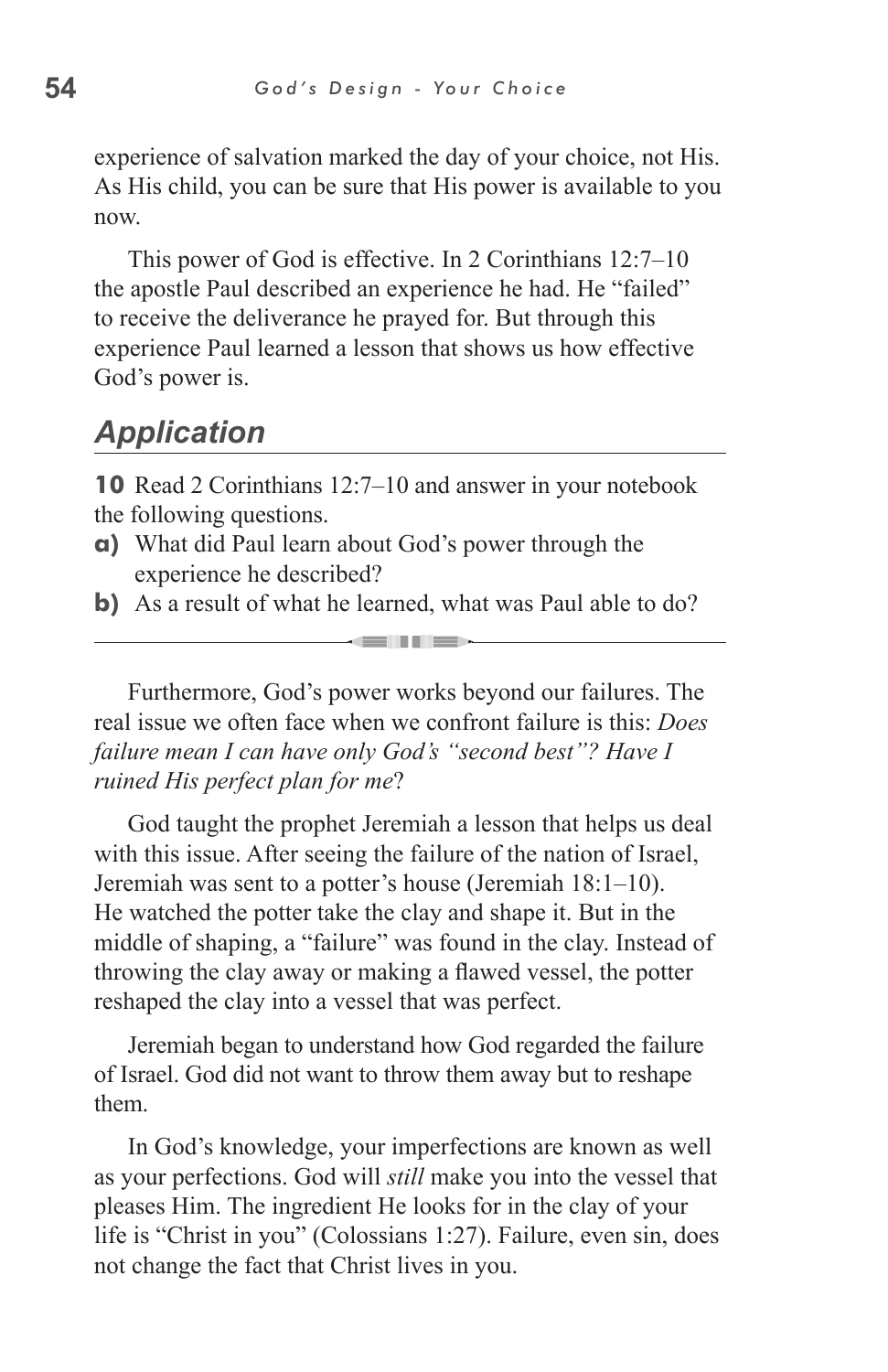Chapter 11 of Hebrews lists the names of many people who are regarded as heroes of the faith, worthy of fame. Their lives certainly cannot be described as following God's "second best" design for them. But look at the list. If you were to read the stories of the people who are named you would realize that these people knew what failure was. They were "failures"—but heroes.

# *Application*

**11** We can be confident that our failures and weaknesses will not destroy God's design for us. Circle the letter in front of each statement which *gives a reason* why this is so.

- **a)** Everyone has times of failure.
- **b)** God's design is based on our ability to follow it completely after we have accepted Christ.
- **c)** God made His design for us knowing about our failures ahead of time.
- **d)** Our failures and sins do not keep God's power from working in us.
- **e)** People often fail because they have a history of failure.

**GENERAL MEDIA** 

**f)** God has a "second best" plan for those who fail.

Like the people listed in Hebrews 11, you, too, can experience God's perfect will for you though you may have times of failure.

> But he said to me, "My grace is sufficient for you, for my power is made perfect in weakness." Therefore I will boast all the more gladly about my weaknesses, so that Christ's power may rest on me. (2 Corinthians 12:9)

His power can overcome your failures and make it possible for you to fulfill His design for you.